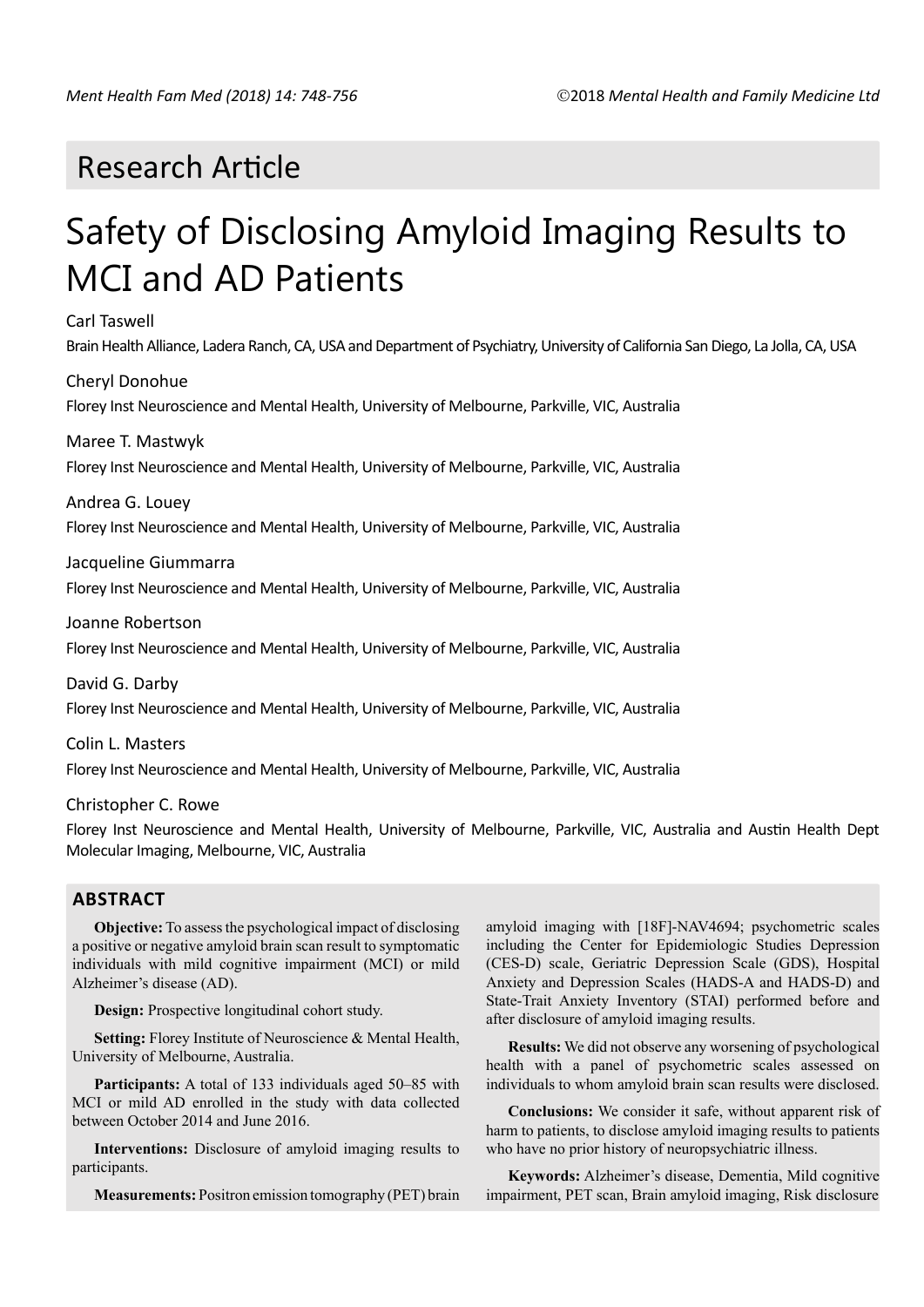#### **Introduction**

As the most common of the dementias, Alzheimer's disease (AD) imposes an overwhelming challenge for the affected individuals, a difficult emotional burden for their families and caregivers, and a substantial financial burden for the communities and public health agencies that must cope with the cost of dementia care [1,2]. Optimism for discovering interventions to delay onset, slow progression and find a preventive cure for AD remains focused on research advances with the development and validation of biomarkers defined as measurable indicators of biological state in the human body [3]. AD biomarkers include those observable directly by ex vivo laboratory testing of blood, fluid and tissue samples as well as indirectly by in vivo medical imaging of brain features, both structural and functional. PET brain imaging for biomarkers of dementia, targeting beta-amyloid in extracellular plaques and tau in intraneuronal tangles, now allows more definitive diagnosis relevant to an individual's future health [4].

Development of PET radiotracers for amyloid imaging has preceded, and progressed more rapidly, than that for tau imaging [5,6]. Consequently, these radiotracers for PET brain scans have currently been approved by the FDA only for amyloid imaging but not yet for tau imaging [7]. A systematic review and meta-analysis of 19 studies investigating 682 patients with AD demonstrated that amyloid imaging differentiates AD patients from normal controls with a sensitivity of 89-90% and specificity of 87-88% [8]. However, another meta-analysis of amyloid imaging demonstrated that the prevalence of cerebral amyloid pathology increased from 10% at age 50 to 44% at age 90 in persons with normal cognition [9]. Therefore, interpreting results from amyloid imaging for a specific individual requires judicious consideration and review of all clinical data available for that individual patient [7].

Moreover, balancing the right to access this personal health information, when assessed in either clinical or research studies, raises important ethical questions about benefits and risks for the patient. As a field, medical genetics with genetic counseling has developed experience with susceptibility testing and risk disclosure for AD with the apolipoprotein E genotype as a biomarker [10-14]. However, this genetic counseling experience has not involved amyloid imaging as a biomarker for AD. Other recent publications devoted to the medical ethics of susceptibility testing and risk disclosure discuss more directly the issues related to amyloid imaging as a prognostic biomarker for AD [15-18].

These issues consider both the validity of the biomarker and the impact on the patient when evaluating the potential benefits and harms of disclosing amyloid imaging results to a patient. A concerned person with a negative scan may benefit from reassurance, but a vulnerable person with a positive scan may risk anxiety and depression when informed about the current dearth of proven effective treatments for AD. A previous study

on the safety and tolerability of disclosing amyloid imaging results to patients has been completed [19]. However, this study was limited to a small sample size of subjects (N=11) imaged with positive amyloid scans (N=4).

Therefore, the present study reported in this article was performed with a much larger sample size of subjects  $(N=133)$ imaged with positive amyloid scans  $(N=104)$  to assess the psychosocial impact of disclosing a positive or negative amyloid brain scan result to symptomatic individuals with either mild cognitive impairment (MCI) or mild AD. Formally, this study investigated the statistical null hypothesis of no change in psychological status of subjects before and after scan results disclosure as measured by various mood scales for the assessment of anxiety and depression.

#### **Methods**

The clinical trial was registered at www.anzctr.org.au and www.trialadviser.com with all participants signing informed consent prior to entering the study. Participants were enrolled in the study with data collected between October 2014 and June 2016. Because the protocol for the clinical trial was approved by the local IRB and the investigation began prior to publication of the recommendations by Harkins et al. [18] for cognitively normal adults, an approach comparable (ie, similar but not identical) to that recommended by those guidelines were incorporated in this trial for MCI and AD patients. The patient population included individuals with subjective and/or objective symptoms involving complaints about memory and cognition. Patients were recruited from referrals by specialist physicians (geriatricians, neurologists, psychiatrists) working at memory disorder public clinics or private practice offices in Victoria, Australia.

Inclusion criteria were specified as age 50-85, probable amnestic mild cognitive impairment or mild Alzheimer's dementia with a Clinical Dementia Rating (CDR) score of 0.5 or 1.0, English speaking with at least 6 years education, able to complete psychological testing and brain imaging, and presence of a companion who could serve as a responsible person and study partner for the patient. Exclusion criteria were specified as any unstable medical condition within the past 5 years, a history of cancer (except for nonmelanoma skin cancer and in situ prostate cancer), or any neurological illness (such as epilepsy, stroke, Parkinson's disease) unrelated to the inclusion criteria of MCI or AD. This cohort with total size N=133 also excluded individuals with any other current or prior psychiatric condition (including psychotic, mood and substance use disorders) that could interfere with psychological testing. All patients referred into the study had cognitive symptoms reported by the individual and/or by the informant. Information about patient symptoms was obtained from referring physician letters and from separate structured clinical interviews performed at the University of Melbourne by a nurse practitioner, psychologists and a neurologist. Patients were interviewed, and a battery of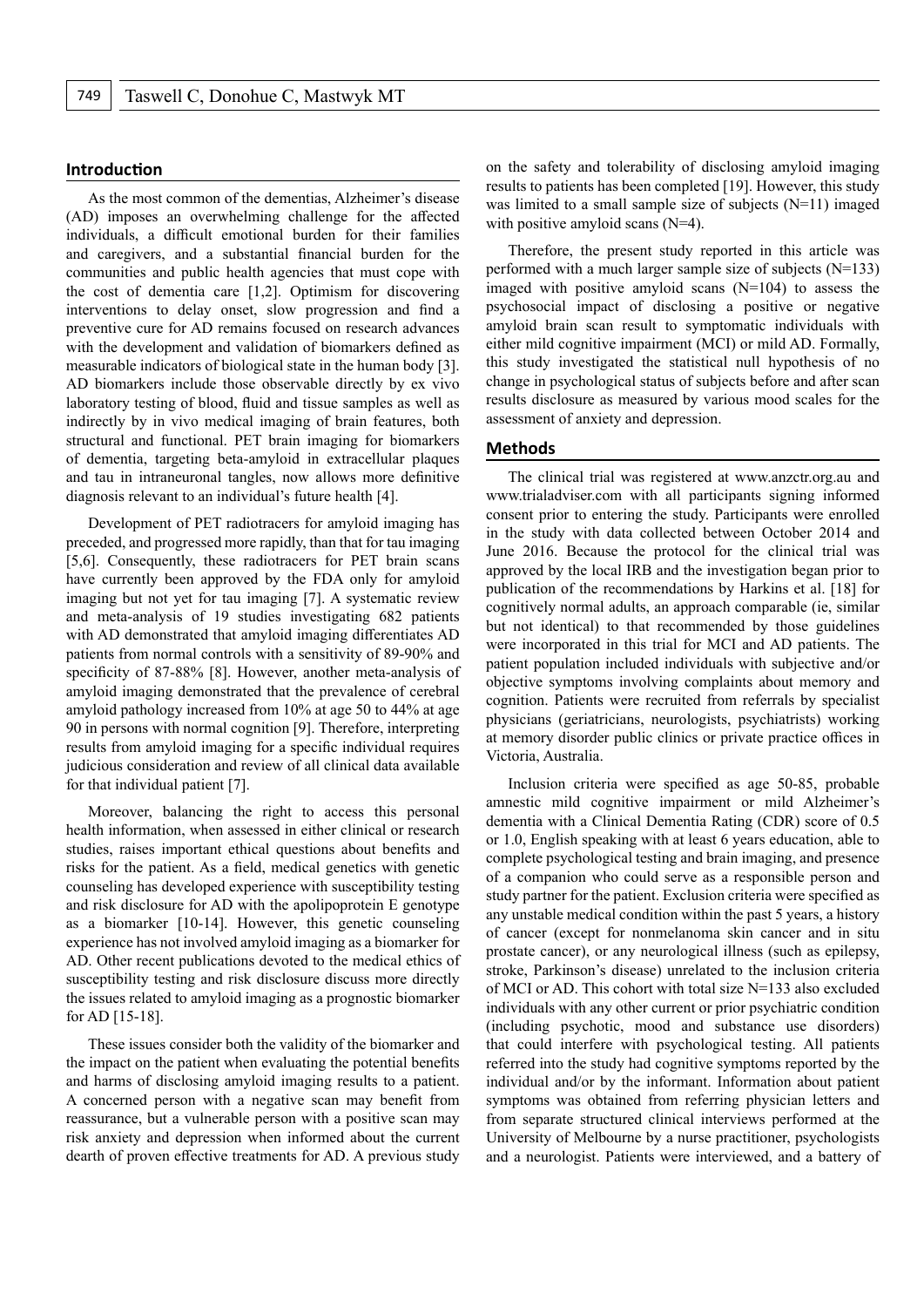memory and cognition tests completed to confirm eligibility. These tests included the CDR, the CDR Scale Sum of Boxes (SOB), the Mini Mental State Examination (MMSE), and the Functional Assessment Questionnaire (FAQ). Patients were then classified into diagnostic categories based on standard criteria for cognitive impairments, using the NIA-AA revised criteria for MCI [20] and AD [21], as determined by clinical evaluation supported by these functional ability and cognition tests prior to any amyloid imaging.

PET brain scans were scheduled and the patients together with their study partners were provided counseling by a University of Melbourne investigator (a behavioral neurologist) about the reasons for and possible results of these scans but were not given any definitive diagnosis prior to the scans. For example, they were educated about an estimated percentage risk of 65–70% for incurring Alzheimer's disease pathology implied by a positive amyloid scan when associated with a clinical presentation of amnestic MCI. This risk estimate was based on past local experience at University of Melbourne. This study was not designed to be a randomized, placebo controlled and blinded study with different pharmaceutical treatments or intervention arms of the investigation.

All participants signed consent expecting to be informed of the results of the amyloid brain scans and to be shown images of their own amyloid brain scans. The consent form used in the study, formally the Participant Information and Consent Form (PICF), complied with standards established by the Australian National PICF Program, explained the process of disclosure and served as the formal document used as part of the education and counseling provided to all participants prior to amyloid imaging. Therefore, this study was also not designed to be randomized with respect to being scanned or being informed of the results because all participants acknowledged the goals of providing the scan results to their referring physicians in order to support their clinical evaluations, and to source patients possibly eligible for clinical trials with pharmaceutical treatments or other interventions. Thus, all subjects were treated in the same consistent manner for the present study reported here on the psychological impact of disclosing amyloid imaging results to patients. All participants in the identified cohort opted in to the study for both amyloid imaging and results disclosure, all completed brain amyloid scans, and none subsequently changed their minds, raised objections to learning results or otherwise opted out of the study.

For the PET brain scans, [18F]-NAV4694 (Navidea Biopharmaceuticals) amyloid imaging was performed as described previously [22]. This amyloid imaging agent has not yet been approved in Australia for routine clinical use, and currently remains limited to use in clinical research trials. The disclosure to patients of PET scan results was done for clinical purposes initially by the referring physician (to whom the results were provided after being read as a binary result of positive or negative for amyloid without any quantitative value)

prior to the subsequent visit for research purposes in this study with psychometrics for mood scales. Both the initial disclosure by the referring physician and the subsequent disclosure by University of Melbourne investigators were always completed within a time interval of one week for both disclosures for each participant. All disclosures were done with presentation of the scans as pictures and discussion of the meaning of the results answering any questions. The discussion about the scans was then followed by a discussion about available trials if appropriate for the participant. Before-scan counseling and after-scan disclosures were completed within approximately three months and were done with both the patients and their study partners. Disclosures were not done with patients alone due to the risk of them not recalling the information. Assessment of comprehension of the information provided to both patients and their study partners were not done at the time of the beforescan counseling or after-scan disclosures but was later evaluated by self-administered questionnaires at the time of a subsequent review at six months.

For this psychological impact study, participants were evaluated with a panel of psychometric scales for evaluation of mood both before and after disclosure of scan results with median intervals of 91 days between the before and after assessments, 35 days between the before assessment and the amyloid scan, and 57 days between the amyloid scan and the after assessment. These mood scales included the Center for Epidemiologic Studies Depression (CES-D) scale [23], the short form version of the Geriatric Depression Scale (GDS) [24], the Hospital Anxiety and Depression Scales (HADS-A and HADS-D) [25] and the short form version of the State-Trait Anxiety Inventory (STAI) [26]. Cohen's d effect size, Gosset's t test (aka Student's t test) and Wilcoxon's t test (aka sign-rank test) were analyzed for the statistical null hypothesis of no change in psychological status on each of the mood scales for various subgroups of the study cohort selected demographically by age, clinical diagnosis and imaging result. As mentioned above, clinical diagnoses were made prior to the imaging scan and thus without knowledge of the amyloid imaging result.

All statistical analyses were performed with paired samples for the repeated measures of before and after on each subject. This use of paired analyses means that all change scores were calculated on an individual-wise base, and not on a pooled or group-wise basis. Thus, change scores for each psychometric scale were calculated for everyone by subtracting the individuals before score from the after score, resulting in the positive or negative change scores and positive or negative effect sizes that appear in the results tables. All results tables display the 25%, 50% and 75% percentile values of the score distributions for each mood scale as the before, after and paired change values.

# **Results**

For participants who completed amyloid scans  $(N=133)$ , there were 99 with MCI and 34 with AD assumed as clinical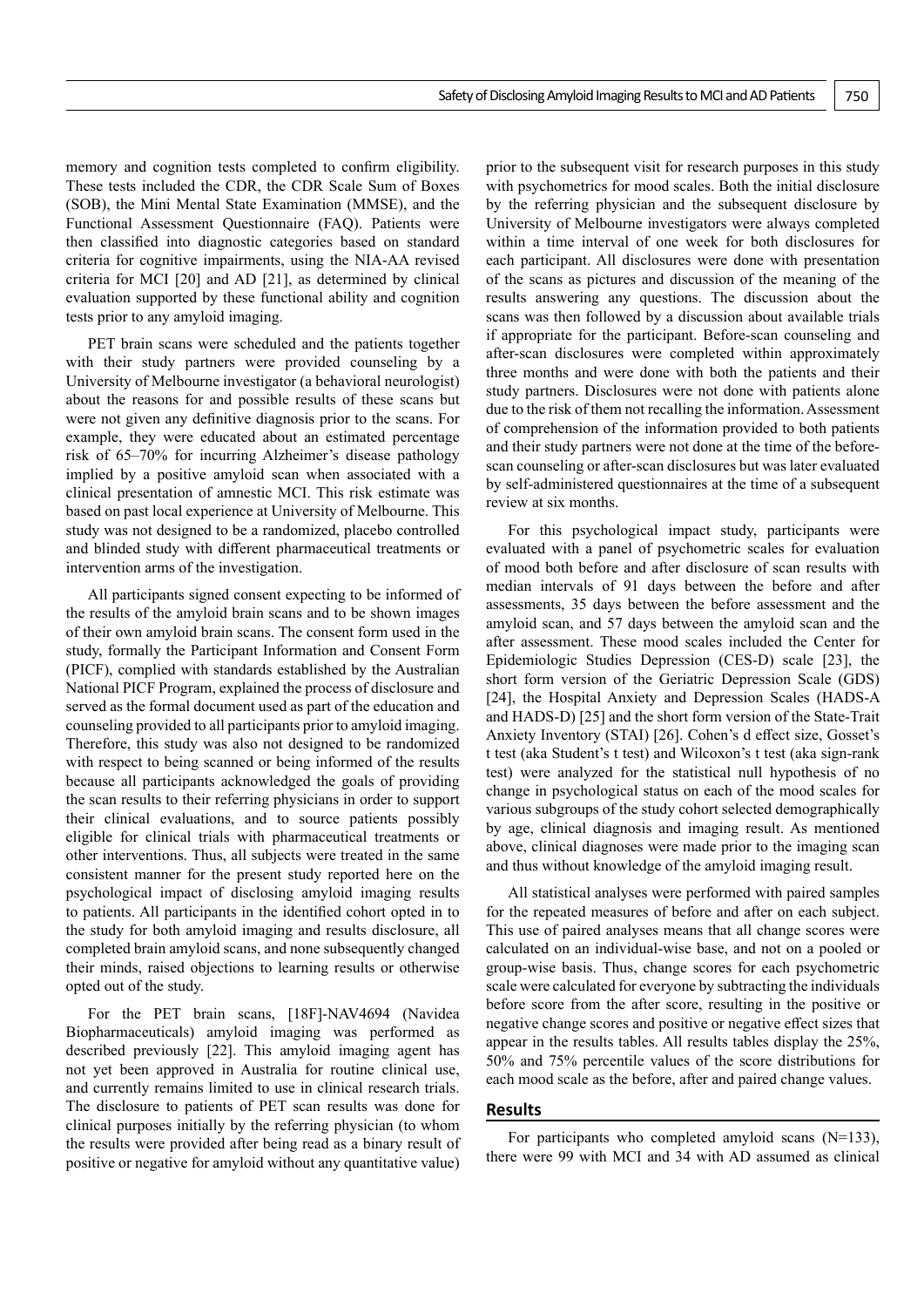diagnoses for the purpose of subgroup analysis in this study. Figure 1 displays amyloid positive and negative examples of PET brain scans in the sagittal and axial planes. Table 1 summarizes the patient demographics for the entire study cohort and the subgroups selected by age, clinical diagnosis, and amyloid imaging. Table 2 lists Cohen's d effect size, Gosset's t-test P value and Wilcoxon's t-test P value for the before-after paired analyses of subjects from the entire cohort for which the null hypothesis was not rejected if either P value exceeded the 0.005 threshold [27].

The corresponding analysis with hypothesis test results are presented respectively in Table 3 for the age subgroups, Table 4 for the clinical diagnosis subgroups and Table 5 for the amyloid imaging subgroups. In these tables, the medians (50th percentile values) of the actual psychometric scale scores are displayed in the columns 'Before', 'After' and 'Change' for the individual paired differences. As a measure of dispersion around the central tendency of the score distributions, the corresponding values for the interquartile range from the 25th to 75th percentiles are also listed. For example, in Table 2 for the mood scale GDS, the individually paired change scores (the difference between before and after for each subject) were -1 at the 25<sup>th</sup> percentile, 0 at the 50th percentile and  $+1$  at the 75<sup>th</sup> percentile.

For participants sub-grouped by age or clinical diagnosis who completed psychometrics on mood scales before and after disclosures, the null hypothesis could not be rejected for any of the scales. For participants with positive amyloid scans who completed psychometrics before and after (N=82-85, see each mood scale for the positive subgroup in Table 5), the null hypothesis could not be rejected for any of the scales. As published in our preliminary report [28], for participants with negative amyloid scans who completed psychometrics (N=22- 24, see each mood scale for the negative subgroup in Table 5), the null hypothesis could only be rejected possibly for GDS or STAI when adhering to the conventional threshold value of P  $\leq$  0.05. However, any statistical hypothesis test that results in a P value declared 'significant' by convention of a value  $\leq 0.05$ must still be evaluated for the occurrence of both Type I errors (false rejection of a true null hypothesis) and Type II errors (false acceptance of a false null hypothesis).

Therefore, any statistical result must always be interpreted with a common-sense re-examination of the data that includes either clinical and/or scientific tests of practical validation (for which such a validation criterion should be independent of statistics and probability). As a consequence, in the preliminary report [28], we considered the rejection of the null hypotheses for GDS on the amyloid negative subgroup a misleading statistical artifact resulting from a Type I error because the actual median score for the subgroup changed only from 2 to 3 where the median paired score change was only  $+1$ , well within the normal range for the GDS scale. A similar argument applies to STAI on the amyloid negative subgroup because the median score changed only from 9 to 10 where the median paired score change was only  $+1$ , also within the normal range for the STAI scale. Further, the amyloid negative subgroup had the smallest sample size  $(N=29)$  of the subgroups, significance from the Wilcoxon's paired t tests exceeded P>0.05, and none of the effect sizes reached a threshold of  $d > 0.5$ , suggesting that noise with a Type I error remains a reasonable explanation for what we inferred to be statistical artifacts.

Thus, there was no practical clinical change in the before and after psychometrics about anxiety and depression on any of the mood scales for subjects with disclosure of either positive or negative amyloid scans within a time interval of approximately 3 months between the before-scan counseling and the afterscan disclosures. Moreover, the rate of Type I errors for falsely rejecting the null hypothesis can be reduced by decreasing the P value threshold. Indeed, with the strong support just



**Figure 1.** Amyloid negative and positive examples of PET brain scans with F18-NAV4694

| Table 1. Patient demographics for subgroups in study cohort |                 |      |        |                 |           |                                |            |            |                |  |
|-------------------------------------------------------------|-----------------|------|--------|-----------------|-----------|--------------------------------|------------|------------|----------------|--|
| <b>Subgroup description</b>                                 | Subgroup size N |      |        | Age at PET scan |           | <b>Cognitive scale medians</b> |            |            |                |  |
|                                                             | <b>Total</b>    | Male | Female | Median          | Min-Max   | <b>MMSE</b>                    | <b>FAO</b> | <b>CDR</b> | <b>SOB</b>     |  |
| Entire Cohort                                               | 133             | 72   | 61     | 70.9            | 51.5-85.5 | 24                             |            | 0.5        | 2.5            |  |
| Age Younger $\leq 70$                                       | 58              | 29   | 29     | 64.5            | 51.5-69.8 | 24                             |            | 0.5        | 2.5            |  |
| Age Older $\geq 70$                                         | 75              | 43   | 32     | 76.2            | 70.5-85.5 | 25                             |            | 0.5        | 2.5            |  |
| Diagnosis MCI                                               | 99              | 54   | 45     | 72.3            | 51.5-85.2 | 25                             | 6          | 0.5        | 2.5            |  |
| Diagnosis AD                                                | 34              | 18   | 16     | 70.5            | 52.3-85.5 | 23                             | 11         |            | $\overline{4}$ |  |
| Amyloid negative                                            | 29              |      | 10     | 69.1            | 51.6-85.2 | 25                             |            | 0.5        | 2.5            |  |
| Amyloid positive                                            | 104             | 53   | 51     | 72.2            | 51.6-85.5 | 24                             |            | 0.5        | 2.5            |  |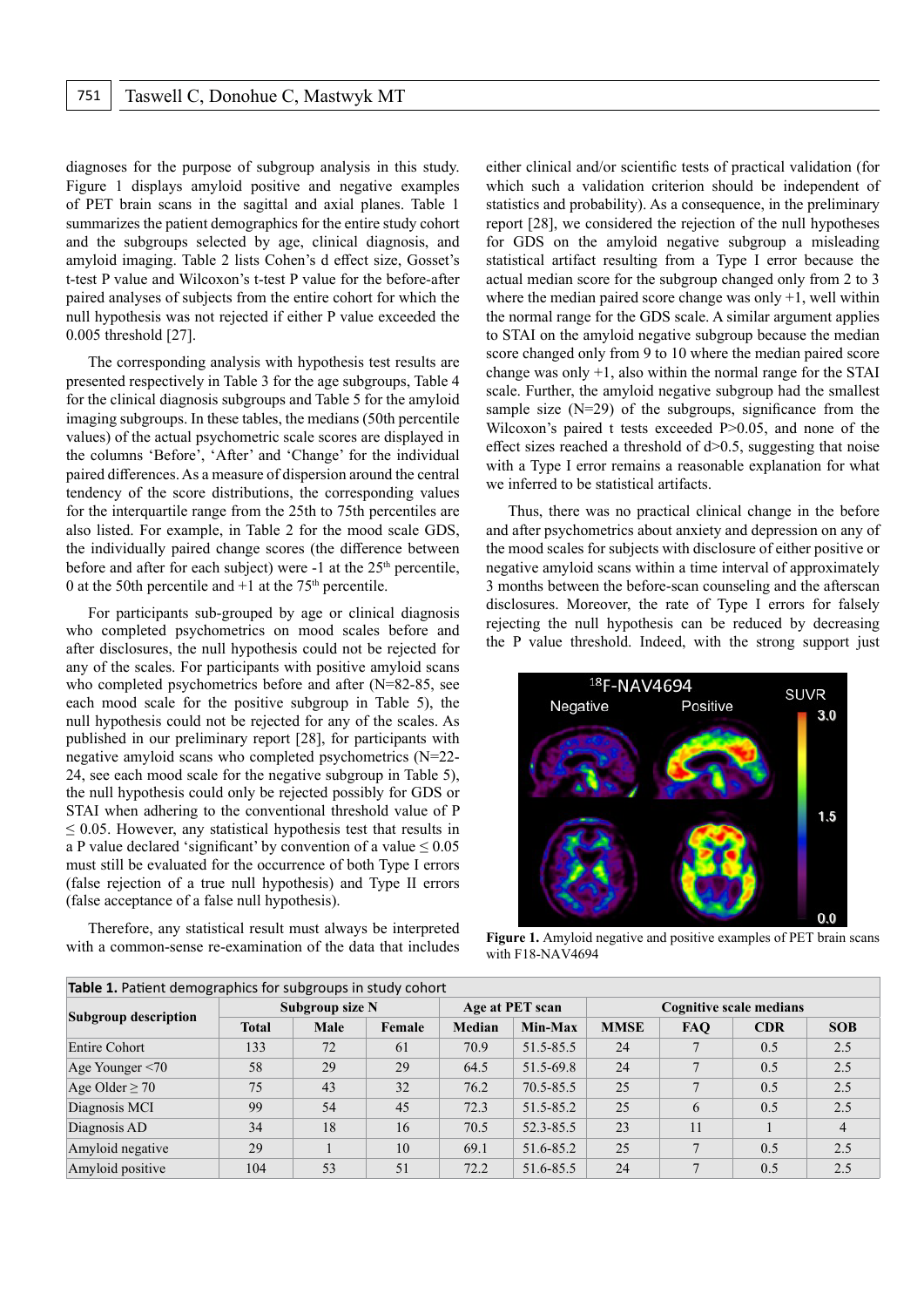| <b>Table 2.</b> Results from entire cohort |           |            |                                                 |                                             |               |             |               |  |  |  |
|--------------------------------------------|-----------|------------|-------------------------------------------------|---------------------------------------------|---------------|-------------|---------------|--|--|--|
| <b>Scale</b>                               |           |            | Effect size and significance for paired t tests | Mood scale percentiles $(25\%, 50\%, 75\%)$ |               |             |               |  |  |  |
|                                            | Cohen's d | Gosset's P | Wilcoxon's P                                    | Size N                                      | <b>Before</b> | After       | Paired change |  |  |  |
| CES-D                                      | $+0.041$  | 0.673      | 0.693                                           | 105                                         | (3, 6, 8)     | (3, 5, 11)  | $(-4, 0, +3)$ |  |  |  |
| <b>GDS</b>                                 | $+0.192$  | 0.047      | 0.099                                           | 109                                         | (0, 2, 3)     | (1, 2, 4)   | $(-1, 0, +1)$ |  |  |  |
| HADS-A                                     | $+0.022$  | 0.821      | 0.863                                           | 107                                         | (2, 4, 6)     | (1, 4, 6)   | $(-2, 0, +2)$ |  |  |  |
| HADS-D                                     | $-0.015$  | 0.879      | 0.909                                           | 107                                         | (1, 2, 5)     | (1, 2, 4)   | $(-1, 0, +1)$ |  |  |  |
| <b>STAI</b>                                | $+0.156$  | 0.106      | 0.253                                           | 106                                         | (7, 9, 12)    | (7, 10, 13) | $(-1, 0, +2)$ |  |  |  |

| Subgroup | <b>Scale</b> |           |                   | Effect size and significance for paired t tests | Mood scale percentiles $(25%, 50%, 75%)$ |               |             |               |
|----------|--------------|-----------|-------------------|-------------------------------------------------|------------------------------------------|---------------|-------------|---------------|
|          |              | Cohen's d | <b>Gosset's P</b> | Wilcoxon's P                                    | Size N                                   | <b>Before</b> | After       | Paired change |
| Younger  | CES-D        | $+0.046$  | 0.766             | 0.537                                           | 42                                       | (4, 7, 12)    | (2, 6, 12)  | $(-6, 0, +2)$ |
|          | <b>GDS</b>   | $+0.283$  | 0.068             | 0.094                                           | 44                                       | (1, 2, 3)     | (1, 3, 5)   | $(-1, 0, +2)$ |
|          | HADS-A       | $+0.048$  | 0.752             | 0.981                                           | 44                                       | (3, 5, 7)     | (2, 4, 8)   | $(-2, 0, +2)$ |
|          | HADS-D       | $-0.182$  | 0.233             | 0.230                                           | 44                                       | (1, 2, 5)     | (1, 2, 4)   | $(-2, 0, +2)$ |
|          | <b>STAI</b>  | $+0.213$  | 0.174             | 0.320                                           | 42                                       | (8, 10, 12)   | (7, 11, 14) | $(-1, 0, +3)$ |
| Older    | CES-D        | $+0.037$  | 0.768             | 0.920                                           | 63                                       | (2, 5, 10)    | (3, 4, 10)  | $(-4, 0, +3)$ |
|          | <b>GDS</b>   | $+0.119$  | 0.342             | 0.513                                           | 65                                       | (0, 1, 3)     | (1, 1, 3)   | $(-1, 0, +1)$ |
|          | HADS-A       | $+0.000$  | 1.000             | 0.817                                           | 63                                       | (1, 4, 5)     | (1, 3, 5)   | $(-2, 0, +2)$ |
|          | HADS-D       | $+0.152$  | 0.233             | 0.249                                           | 63                                       | (0, 1, 4)     | (1, 1, 3)   | $(-1, 0, +1)$ |
|          | <b>STAI</b>  | $+0.118$  | 0.347             | 0.516                                           | 64                                       | (7, 9, 12)    | (7, 10, 12) | $(-1, 0, +1)$ |

| Table 4. Results from clinical diagnostic subgroups: MCI and AD |               |           |                   |                                                 |                                          |               |             |                |  |
|-----------------------------------------------------------------|---------------|-----------|-------------------|-------------------------------------------------|------------------------------------------|---------------|-------------|----------------|--|
| Subgroup                                                        | <b>Scale</b>  |           |                   | Effect size and significance for paired t tests | Mood scale percentiles $(25%, 50%, 75%)$ |               |             |                |  |
|                                                                 |               | Cohen's d | <b>Gosset's P</b> | Wilcoxon's P                                    | Size N                                   | <b>Before</b> | After       | Paired change  |  |
| <b>MCI</b>                                                      | CES-D         | $-0.037$  | 0.740             | 0.329                                           | 79                                       | (3, 6, 12)    | (2, 5, 11)  | $(-5, -1, +2)$ |  |
|                                                                 | <b>GDS</b>    | $+0.192$  | 0.085             | 0.170                                           | 82                                       | (0, 2, 3)     | (1, 2, 4)   | $(-1, 0, +1)$  |  |
|                                                                 | <b>HADS-A</b> | $+0.047$  | 0.674             | 0.796                                           | 80                                       | (2, 4, 6)     | (1, 4, 6)   | $(-2, 0, +2)$  |  |
|                                                                 | HADS-D        | $-0.035$  | 0.755             | 0.673                                           | 80                                       | (1, 2, 4)     | (1, 2, 4)   | $(-1, 0, +1)$  |  |
|                                                                 | <b>STAI</b>   | $+0.114$  | 0.316             | 0.501                                           | 79                                       | (7, 10, 12)   | (7, 10, 14) | $(-2, 0, +2)$  |  |
| AD                                                              | CES-D         | $+0.264$  | 0.190             | 0.316                                           | 26                                       | (0, 6, 11)    | (3, 5, 12)  | $(-3, +1, +4)$ |  |
|                                                                 | <b>GDS</b>    | $+0.191$  | 0.331             | 0.358                                           | 27                                       | (1, 2, 3)     | (0, 2, 4)   | $(-1, 0, +2)$  |  |
|                                                                 | <b>HADS-A</b> | $-0.055$  | 0.779             | 0.319                                           | 27                                       | (2, 4, 6)     | (1, 3, 5)   | $(-2, 0, +1)$  |  |
|                                                                 | HADS-D        | $+0.042$  | 0.828             | 0.542                                           | 27                                       | (0, 2, 6)     | (1, 2, 4)   | $(-1, +1, +1)$ |  |
|                                                                 | <b>STAI</b>   | $+0.305$  | 0.125             | 0.114                                           | 27                                       | (7, 9, 12)    | (8, 10, 13) | $(0, +1, +1)$  |  |

| Table 5. Results from amyloid imaging subgroups: negative and positive |               |           |            |                                                 |                                             |               |             |                |  |
|------------------------------------------------------------------------|---------------|-----------|------------|-------------------------------------------------|---------------------------------------------|---------------|-------------|----------------|--|
| Subgroup                                                               | <b>Scale</b>  |           |            | Effect size and significance for paired t tests | Mood scale percentiles $(25\%, 50\%, 75\%)$ |               |             |                |  |
|                                                                        |               | Cohen's d | Gosset's P | Wilcoxon's P                                    | Size N                                      | <b>Before</b> | After       | Paired change  |  |
| negative                                                               | CES-D         | $+0.135$  | 0.535      | 0.896                                           | 22                                          | (3, 6, 10)    | (2, 4, 14)  | $(-3, 0, +2)$  |  |
|                                                                        | <b>GDS</b>    | $+0.422$  | 0.050      | 0.071                                           | 24                                          | (1, 2, 3)     | (1, 3, 5)   | $(0, +1, +2)$  |  |
|                                                                        | HADS-A        | $+0.346$  | 0.104      | 0.083                                           | 24                                          | (2, 3, 5)     | (1, 4, 7)   | $(-1, +1, +2)$ |  |
|                                                                        | <b>HADS-D</b> | $-0.045$  | 0.826      | 0.676                                           | 24                                          | (1, 2, 3)     | (1, 2, 3)   | $(-2, 0, +1)$  |  |
|                                                                        | <b>STAI</b>   | $+0.445$  | 0.040      | 0.072                                           | 24                                          | (7, 9, 12)    | (8, 10, 13) | $(-1, +1, +3)$ |  |
| positive                                                               | CES-D         | $+0.005$  | 0.962      | 0.588                                           | 83                                          | (2, 6, 12)    | (3, 5, 11)  | $(-5, 0, +3)$  |  |
|                                                                        | <b>GDS</b>    | $+0.124$  | 0.258      | 0.353                                           | 85                                          | (0, 2, 3)     | (1, 2, 4)   | $(-1, 0, +1)$  |  |
|                                                                        | <b>HADS-A</b> | $-0.085$  | 0.440      | 0.300                                           | 83                                          | (2, 4, 6)     | (1, 4, 6)   | $(-2, 0, +2)$  |  |
|                                                                        | HADS-D        | $-0.005$  | 0.965      | 0.917                                           | 83                                          | (1, 2, 5)     | (1, 2, 4)   | $(-1, 0, +1)$  |  |
|                                                                        | <b>STAI</b>   | 0.071     | 0.522      | 0.777                                           | 82                                          | (7, 10, 13)   | (7, 10, 13) | $(-1, 0, +1)$  |  |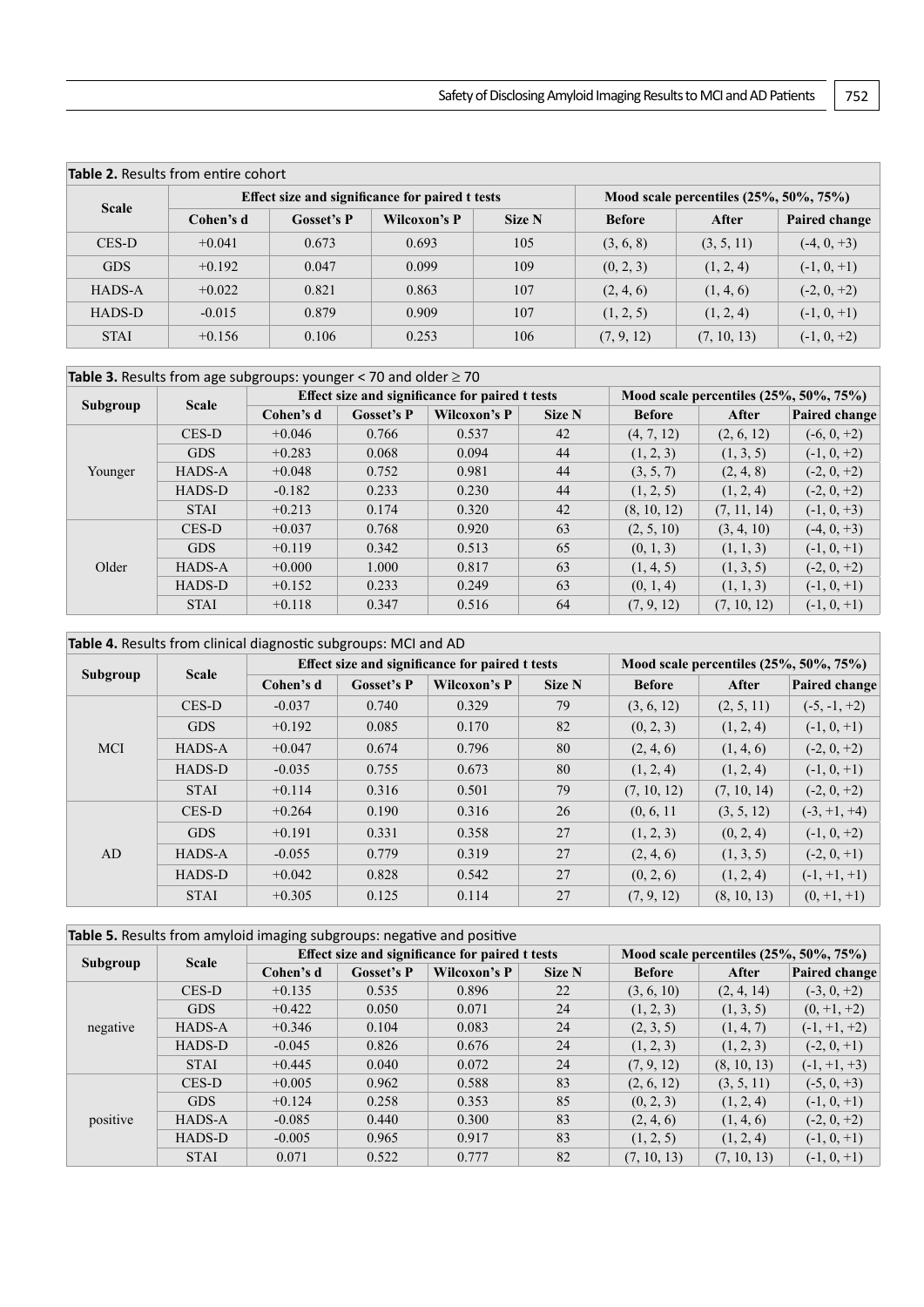recently published [27] for lowering the convention for P value thresholds from 0.05 to 0.005, we can now report accept instead of reject for the GDS scale, and as previously published, continue to report accept instead of reject for all other mood scales in Tables 2-5. Thus, we maintain our previously reported statistical inference that the null hypothesis of no change could not be rejected for any of the mood scales [28].

Because these analyses with subgroups by demographic categories as independent variables and mood scales as dependent variables, summarized above and reported in Tables 3-5 in which the study data was partitioned group-wise into different categories, failed to identify any risk of harm in any subgroup, we did not expect that a more finely partitioned point-wise analysis of the data would reveal any findings of either statistical or practical significance. Nevertheless, we also performed linear regression analyses to examine for the possibility of any association between any of the mood scale results as the dependent variables, and the subject age, subject MMSE score, and the number of days for the time intervals between pre-scan and scan, scan and post-scan, and pre-scan and post-scan visit dates as the independent variables. All linear regression  $\mathbb{R}^2$  values were essentially negligible or zero: for subject age, from a low of 0.001 on HADS-A to a high of 0.055 on HADS-D; for subject MMSE score, from a low of 0.000 on CES-D to a high of 0.023 on HADS-A; and for the time intervals between pre-scan, scan and post-scan visit dates, from a low of 0.000 on STAI to a high of 0.036 on GDS. Therefore, these linear regression analyses also failed to demonstrate any association between any of the independent and dependent variables.

#### **Discussion**

Our study presented here addresses the question of a possible change in psychological status of subjects, as measured by mood scales for symptoms of anxiety and depression, in response to disclosure of amyloid imaging results. The findings of our study should be considered in the context of what's known in the published literature about mood symptoms and brain imaging in relation to neurodegenerative and neuropsychiatric disorders which we review briefly here. A longitudinal pattern of worsening depressive symptoms may be associated with dementia as a prodromal feature but has not been proven to increase the risk for dementia [29,30]. Apathy has been associated with hypometabolism in the parietal regions, as measured by F18-FDG PET brain metabolic imaging, for patients in early stages of AD [31]. For non-AD patients identified as suffering depression or borderline personality disorder, suicidality has been associated with hypometabolism in the orbito- and prefrontal regions [32]. For cognitively normal older adults, psychiatric symptoms including mood changes, anxiety and loneliness have all been associated with cortical amyloid burden [33-36]. Collectively, these studies support considerations of the use of brain imaging biomarkers when monitoring selected populations screened for the presence of psychiatric symptoms

as indicators of a potential prodromal stage of AD.

Based on our findings of no harm observed as reported in the present study, we believe that the benefits outweigh the risks for disclosing to patients the results of PET brain amyloid imaging. Our results on a large sample size of N=133 patients with MCI or AD are consistent with the preliminary study of N=11 patients reported by Lim et al. [19] and the small study of N=42 patients reported by Wake et al. [37], as well as the larger study of N=97 cognitively normal older adults reported by Burns et al. [38]. Our study on N=133 cognitively abnormal patients advance beyond the study by Burns et al. [38] because their study was limited in the sense that it was done only on normal subjects and not on patients with MCI or AD. Our study of MCI and AD patients who had MMSE scores with mean 24  $(\pm 2:7$  SD) should also be contrasted with the study by Wake et al. [37] of asymptomatic patients who had MMSE scores with mean 29  $(\pm 1:1 \text{ SD})$ . Thus, from a practical clinical and societal perspective, our study will empower family medicine physicians, gerontologists, neurologists and psychiatrists with more relevant and credible information about MCI and AD patients that will better serve the needs and interests of other MCI and AD patients and their families. In simplest terms, we believe that MCI and AD patients want to know about the experience of other MCI and AD patients, not about the experience of normal healthy subjects.

Any clinical approach to screening and counseling for AD or research approach to selecting patients for AD studies with therapeutic agents, whether via psychiatric symptoms or via imaging biomarkers, should adhere to the ethical guidelines for appropriate use of PET brain amyloid imaging [39-43]. For research subjects and clinical patients who are scanned with amyloid imaging, ethical guidelines now also exist for how, when and what to tell them about the results [7,44-46]. The benefits of brain amyloid PET scans to clarify etiology and improve confidence about the most probable cause of cognitive impairment with subsequent disclosure of the amyloid imaging results to patients have been summarized with the following statement: "the 'value of knowing' allows for more effective medication management, engagement with support services, broaching of issues pertaining to driving and safety, and enrolment in clinical trials, among others" [41]. These advantages of disclosing results must always be weighed against the disadvantages for some patients who must consider possible adverse implications and consequences for continued employment or insurance with health coverage. Discussion of available clinical trials for the treatment of AD with the disclosure of imaging results in our study may have introduced a possible positive bias countering some of these potential disadvantages, and thus, remains a limitation of our study.

Furthermore, our study did not involve use of a measure of decisional regret such as the 5-item Decision Regret Scale intended for use at a given point in time [47]. However, we did not find any association in time on any of our mood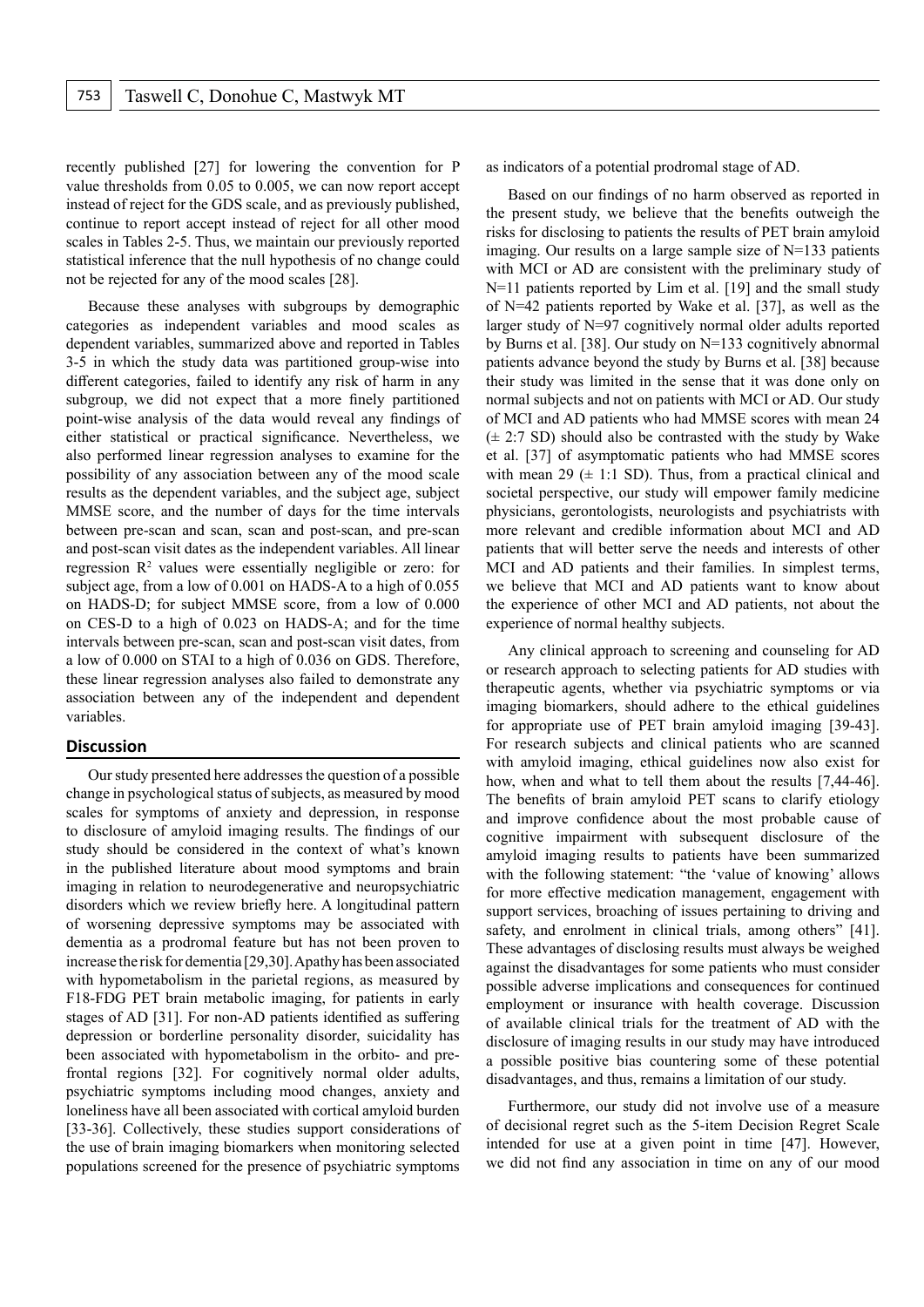scales with  $\mathbb{R}^2$  values essentially zero for all linear regression analyses. Moreover, we are concerned with practical clinical psychosocial impacts on patients and their families rather than the theoretical limitations suggested by the omission of a decision regret scale in comparison with the overwhelming concordance of the consistent results from the reported use of multiple well-validated mood scales for anxiety and depression (see Tables 2-5). Of most practical significance throughout our clinical trial, there were no concerns expressed by any patients, family or caregivers about any real potential risk of harm to patients such as reports of suicidal ideation threats or plans, with or without visits to doctors' offices, psychiatric emergency rooms or hospitals for any such complaints.

Therefore, we consider it improbable that any potential use of a decisional regret scale would invalidate our results or conclusions. Instead, we believe that a more productive area of possible future research would be evaluation of mood scale psychometrics for the patient's primary caregiver instead of psychometrics for the patient. With continuing research on the validity of various imaging and non-imaging biomarkers and their association with different stages of AD, guidelines on the use of amyloid imaging and other biomarkers will continue to evolve [48,49].

# **Conclusions**

Consistent with the foundational principle in medicine of first do no harm,<sup>1</sup> we examined whether disclosure of amyloid imaging results to patients might cause any harm by contributing to the development of anxiety and depression in these patients. We did not observe any worsening of psychological health with a panel of psychometric scales assessed on individuals to whom amyloid brain scan results were disclosed. We consider it safe, without apparent risk of harm to patients' mental health, to disclose amyloid imaging results to patients who have no prior history of neuropsychiatric illness.

### **Description of author's roles**

C. Taswell performed the statistical data analysis, completed the literature review and wrote the article. C. Donohue, A. Louey, J. Giummarra and D. Darby served as study investigators, interviewed research subjects, collected data and assisted study design and article revision. M. Mastwyk supervised data collection, selected psychometric assessment tools and assisted study design and article revision. J. Robertson and C. Masters assisted study design and article revision. C. Rowe served as principal investigator, designed the study, obtained ethics approval, acquired funding and assisted article revision.

# **Trial registration**

The clinical trial was registered both at www.anzctr.org.au and at [www.trialadviser.com](http://www.trialadviser.com)

#### **Disclosures**

Funding for this study was provided by Australian National Health and Medical Research. Council NHMRC project grant APP107430. This study was also supported by Astra Zeneca; Information. available at www.astrazeneca.com and [www.](http://www.navidea.com/pipeline/nav4694.html) [navidea.com/pipeline/nav4694.html](http://www.navidea.com/pipeline/nav4694.html)

#### **References**

- 1. Adelman RD, Tmanova LL, Delgado D, Dion S, Lachs MS. Caregiver burden: a clinical review. *J Am Med Assoc*. 2014, 311: 1052-1060.
- 2. Hurd MD, Martorell P, and Langa KM. Monetary costs of dementia in the United States. *N Engl J Med*. 2013, 369: 489-490.
- 3. Karlawish J, Jack CR Jr, Rocca WA, Snyder HM, Carrillo MC. Alzheimer's disease: The next frontier – Special Report 2017. *Alzheimers Dement.* 2017, 13: 374- 380.
- 4. Small GW, Siddarth P, Kepe V, Ercoli LM, Burggren AC, et al. Prediction of cognitive decline by positron emission tomography of brain amyloid and tau. *Arch Neurol*. 2012, 69: 215-222.
- 5. Rowe CC, Ng S, Ackermann U, Gong SJ, Pike K, et al. Imaging β-amyloid burden in aging and dementia. *Neurology*. 2007, 68: 1718-1725.
- 6. Rowe CC, Bourgeat P, Ellis KA, Brown B, Lim YY, et al. Predicting Alzheimer disease with b-amyloid imaging: Results from the Australian imaging, biomarkers, and lifestyle study of ageing. *Ann Neurol*. 2013, 74: 905-913.
- 7. Rabinovici GD, Karlawish J, Knopman D, Snyder HM, Sperling R, et al. Testing and disclosures related to amyloid imaging and Alzheimer's disease: Common questions and fact sheet summary. *Alzheimers Dement*. 2016, 12: 510-515.
- 8. Yeo JM, Waddell B, Khan Z, Pal S. A systematic review and metaanalysis of 18F-labeled amyloid imaging in Alzheimer's disease. *Alzheimers Dement DADM.* 2015, 1: 5-13.
- 9. Jansen WJ, Ossenkoppele R, Knol DL, Tijms BM, Scheltens P, et al. Prevalence of cerebral amyloid pathology in persons without dementia: a meta-analysis. *J Am Med Assoc*. 2015, 313: 1924-1938.
- 10.Roberts JS, Barber M, Brown TM, Cupples LA, et al. Who seeks genetic susceptibility testing for Alzheimer's disease? Findings from a multisite, randomized clinical trial. *Genet Med*. 2004, 6: 197-203.
- 11.Hurley AC, Harvey FR, Roberts JS, Wilson-Chase C, et al. Genetic susceptibility for Alzheimer's disease: why did adult offspring seek testing? *Am J Alzheimers Dis Other Demen*. 2005, 20: 374-381.
- 12.Green RC, Roberts JS, Cupples LA, Relkin NR, Whitehouse PJ, et al. Disclosure of APOE genotype for risk of Alzheimer's disease. *N Engl J Med*. 2009, 361: 245-254.
- 13.Grill JD, Karlawish J, Elashoff D, Vickrey BG. Risk disclosure and preclinical Alzheimer's disease clinical trial enrollment. *Alzheimers Dement*. 2013, 9: 356-359.e1.
- 14.Roberts JS, Uhlmann WR. Genetic susceptibility testing for neurodegenerative diseases: ethical and practice issues. *Prog Neurobiol*. 2013, 110: 89-101.

<sup>1</sup> This phrase is commonly attributed to the Hippocratic Oath but not explicitly contained within it [50].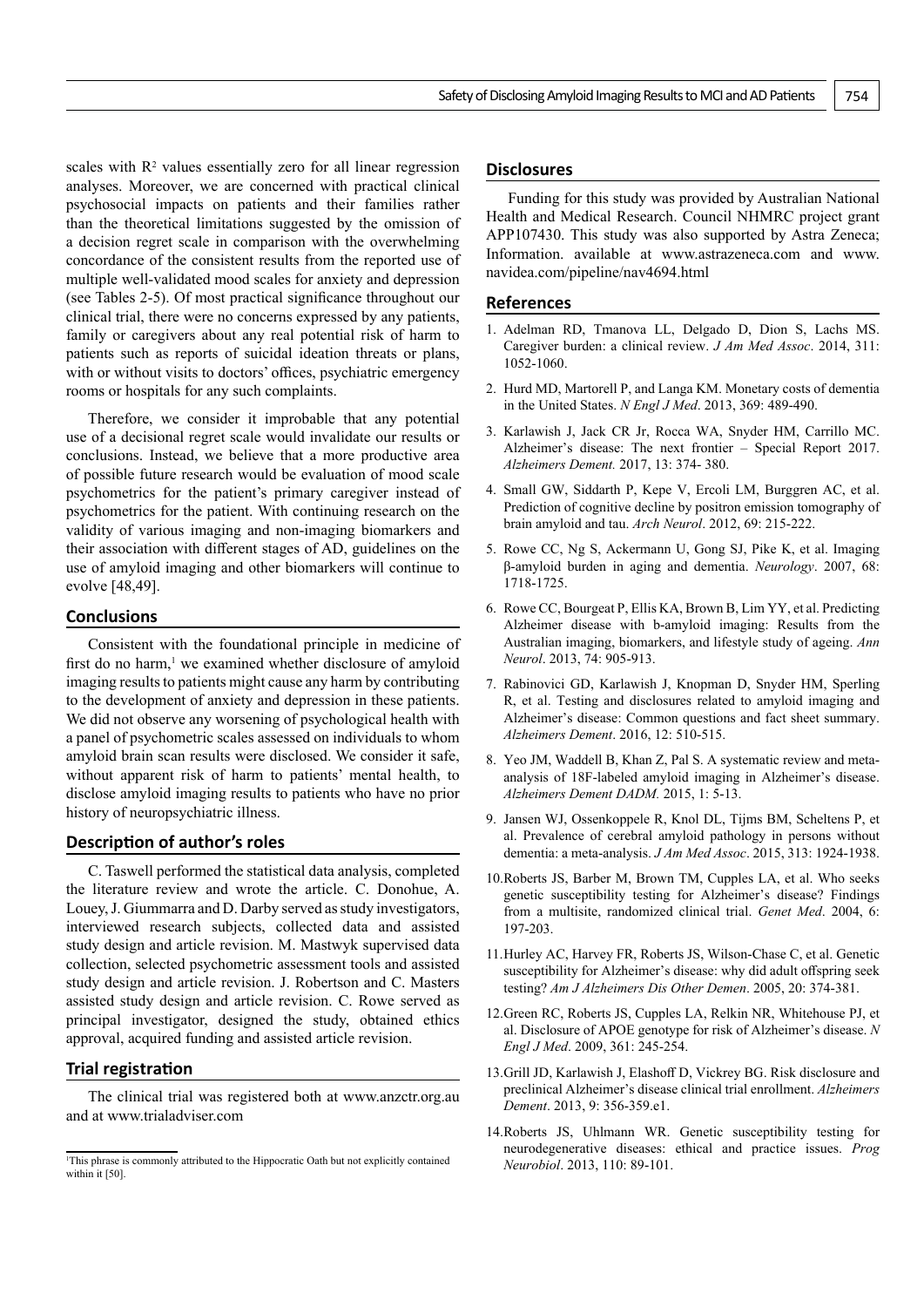- 15.Porteri C, Galluzzi S, Geroldi C, Frisoni GB. Diagnosis disclosure of prodromal Alzheimer disease-ethical analysis of two cases. *Can J Neurol Sc*i. 2010, 37: 67-75.
- 16.Grill JD, Johnson DK, Burns JM. Should we disclose amyloid imaging results to cognitively normal individuals? *Neurodegener Dis Manag*. 2013, 3: 43-51.
- 17.Roberts JS, Dunn LB, Rabinovici GD. Amyloid imaging, risk disclosure and Alzheimer's disease: ethical and practical issues. *Neurodegener Dis Manag*. 2013, 3: 219-229.
- 18.Harkins K, Sankar P, Sperling R, Grill JD, Green RC, et al. Development of a process to disclose amyloid imaging results to cognitively normal older adult research participants. *Alzheimers Res Ther*. 2015, 7: 26.
- 19.Lim YY, Maruff P, Getter C, Snyder PJ. Disclosure of positron emission tomography amyloid imaging results: A preliminary study of safety and tolerability. *Alzheimers Dement*. 2016, 12: 454-458.
- 20.Albert MS, DeKosky ST, Dickson D, Dubois B, Feldman HH, et al. The diagnosis of mild cognitive impairment due to Alzheimer's disease: recommendations from the National Institute on Aging-Alzheimer's Association workgroups on diagnostic guidelines for Alzheimer's disease. *Alzheimers Dement*. 2011, 7: 270-279.
- 21.McKhann GM, Knopman DS, Chertkow H, Hyman BT, Jack CR Jr, et al. The diagnosis of dementia due to Alzheimer's disease: recommendations from the National Institute on Aging-Alzheimer's Association workgroups on diagnostic guidelines for Alzheimer's disease. *Alzheimers Dement*. 2011, 7: 263-269.
- 22.Rowe CC, Villemagne VL. Brain Amyloid Imaging. *J Nucl Med Technol*. 2013, 41: 11-18.
- 23.Radloff LS. The CES-D Scale. Applied Psychological Measurement 1977, 1: 385-401.
- 24.Sheikh JI, Yesavage JA. Geriatric Depression Scale (GDS) Recent Evidence and Development of a Shorter Version. *Clinical Gerontologist*. 1986, 5: 165-173.
- 25.Zigmond AS, Snaith RP. The Hospital Anxiety and Depression Scale. *Acta Psychiatrica Scandinavica*. 1983, 67: 361-370.
- 26.Marteau TM, Bekker H. The development of a six-item short-form of the state scale of the Spielberger State- Trait Anxiety Inventory (STAI). *Br J Clin Psychol*. 1992, 31: 301-306.
- 27.Ioannidis JPA. The Proposal to Lower P Value Thresholds to .005. *JAMA*. 2018, 319: 1429.
- 28.Taswell C, Donohue CL, Mastwyk M, Louey A, Giummarra J, et al. Safety of Disclosing Amyloid Imaging Results to MCI and AD Patients. In: Proceedings of AAGP 2017 Annual Meeting. American Association for Geriatric Psychiatry. Dallas TX, 2017.
- 29.Kaup AR, Byers AL, Falvey C, Simonsick EM, Satterfield S, et al. Trajectories of Depressive Symptoms in Older Adults and Risk of Dementia. *JAMA Psychiatry*. 2016, 73: 525-531.
- 30.Singh-Manoux A, Dugravot A, Fournier A, Abell J, Ebmeier K, et al. Trajectories of Depressive Symptoms Before Diagnosis of Dementia: A 28-Year Follow-up Study. *JAMA Psychiatry*. 2017, 74: 712-718.
- 31.Gatchel JR, Donovan NJ, Locascio JJ, Becker JA, Rentz DM, et al. Regional 18F-Fluorodeoxyglucose Hypometabolism is Associated with Higher Apathy Scores Over Time in Early Alzheimer Disease. *Am J Geriatr Psychiatry*. 2017, 25: 683-693.
- 32.Cox Lippard ET, Johnston JAY, and Blumberg HP. Neurobiological risk factors for suicide: insights from brain imaging. *Am J Prev Med*. 2014, 47: S152-S162.
- 33.Pietrzak RH, Scott JC, Neumeister A, Lim YY, Ames D, et al. Anxiety symptoms, cerebral amyloid burden and memory decline in healthy older adults without dementia: 3-year prospective cohort study. *Br J Psychiatry*. 2014, 204: 400-401.
- 34.Pietrzak RH, Lim YY, Neumeister A, Ames D, Ellis KA, et al. Amyloid-b, anxiety, and cognitive decline in preclinical Alzheimer disease: a multicenter, prospective cohort study. *JAMA Psychiatry*. 2015, 72: 284-291.
- 35.Babulal GM, Ghoshal N, Head D, Vernon EK, Holtzman DM, et al. Mood Changes in Cognitively Normal Older Adults are Linked to Alzheimer Disease Biomarker Levels. *Am J Geriatr Psychiatry*. 2016, 24: 1095-1104.
- 36.Donovan NJ, Okereke OI, Vannini P, Amariglio RE, Rentz DM, et al. Association of Higher Cortical Amyloid Burden with Loneliness in Cognitively Normal Older Adults. *JAMA Psychiatry 2016*, 73: 1230-1237.
- 37.Wake T, Tabuchi H, Funaki K, Ito D, Yamagata B, et al. The psychological impact of disclosing amyloid status to Japanese elderly: a preliminary study on asymptomatic patients with subjective cognitive decline. *Int Psychogeriatr*. 2018, 30: 635-639.
- 38.Burns JM, Johnson DK, Liebmann EP, Bothwell RJ, Morris JK, et al. Safety of disclosing amyloid status in cognitively normal older adults. *Alzheimers Dement*. 2017, 13: 1024-1030.
- 39.Leuzy A, Gauthier S. Ethical issues in Alzheimer's disease: an overview. *Expert Rev Neurother*. 2012, 12: 557-567.
- 40.Klein EP, Kaye J. Dementia specialists and early adoption of amyloid imaging. *J Alzheimers Dis*. 2013, 33: 445-450.
- 41.Leuzy A, Zimmer ER, Heurling K, Rosa-Neto P, Gauthier S. Use of amyloid PET across the spectrum of Alzheimer's disease: clinical utility and associated ethical issues. *Amyloid*. 2014, 21: 143-148.
- 42.Witte MM, Foster NL, Fleisher AS, Williams MM, Quaid K, et al. Clinical use of amyloid-positron emission tomography neuroimaging: Practical and bioethical considerations. *Alzheimers Dement DADM*. 2015, 1: 358-367.
- 43.Molinuevo JL, Cami J, Carné X, Carrillo MC, Georges J, et al. Ethical challenges in preclinical Alzheimer's disease observational studies and trials: Results of the Barcelona summit. *Alzheimers Dement.* 2016, 12: 614-622.
- 44.Lingler JH, Klunk WE. Disclosure of amyloid imaging results to research participants: has the time come? *Alzheimers Dement*. 2013, 9: 741-744.e2.
- 45.Porteri C, Frisoni GB. Biomarker-based diagnosis of mild cognitive impairment due to Alzheimer's disease: how and what to tell. A kickstart to an ethical discussion. *Front Aging Neurosci*. 2014, 6: 41.